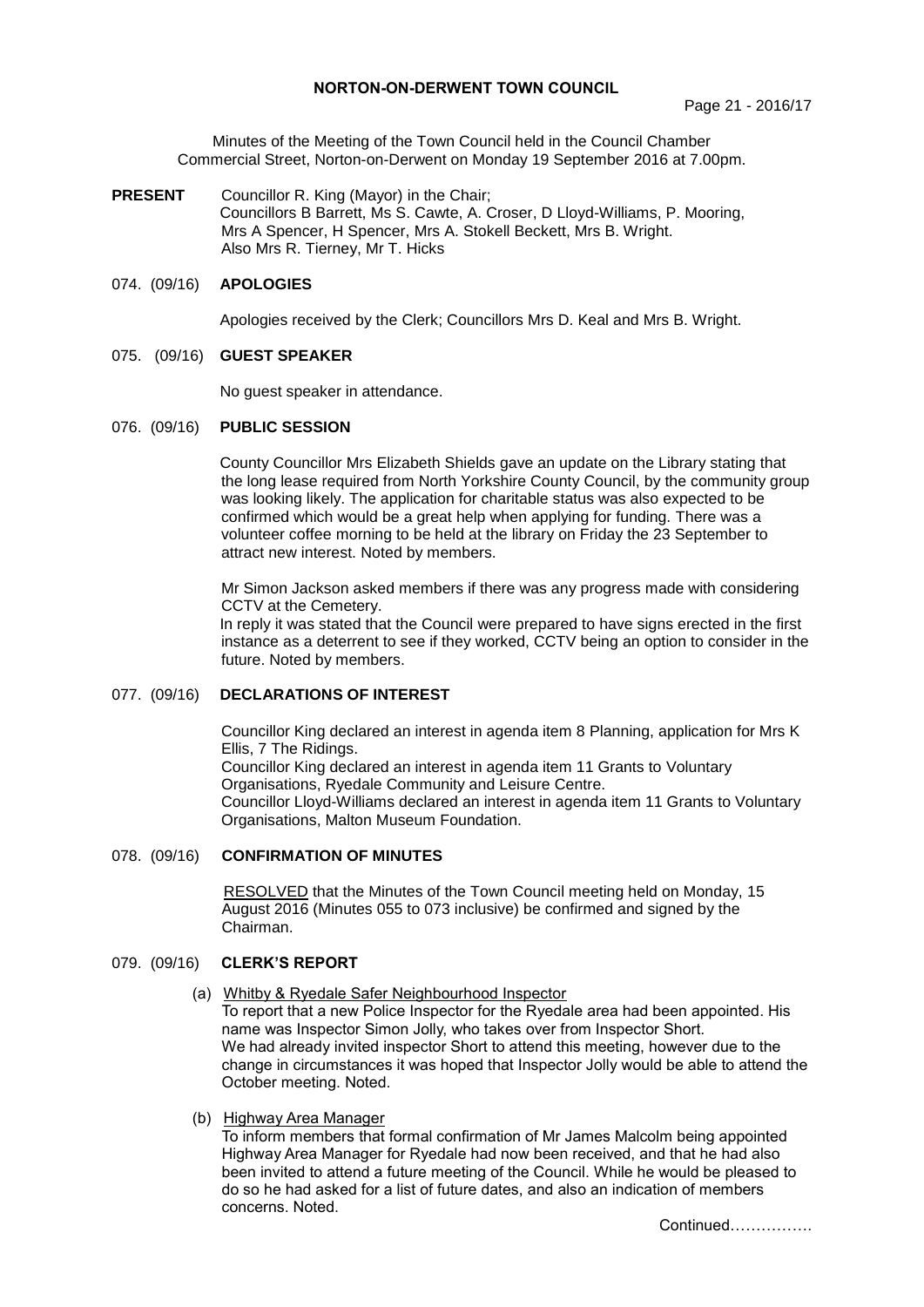# 079. (09/16) **CLERK'S REPORT** (continued)

(c) King George's Playing Field

To inform members that the safety surfacing in the play area of King George's had had to be repaired. The repairs consisted of three large patches of wet pour surfacing in the areas of heaviest use. Noted.

(d) Enhanced Rail Services – Briefing/Consultation meeting

The meeting was held at Ryedale House on Tuesday 23 August at 1:30pm, chaired by Julian Rudd and present were members of County, District and Town Councils, Clerks, Industry Representatives and other interested parties.

The industry representatives, Arriva and Trans Pennine Express, spoke about the enhancement to the services ultimately creating the intercity of the north, the doubling of the services, 3 carriages to 5, improving the train stock, and all in all this would lead to an increased capacity from 2 trains per hour and 169 seats to 4 trains per hour and 500 seats, and a view to connect Malton to London in 100 minutes.

Generally the improvements were well received in the room, but concerns were highlighted, specifically the extra time the barriers at the crossing would be down. The meeting then fragmented into groups to brainstorm / discuss this further; suggestions included electronic signalling, synchronising the trains to arrive at the barriers at the same time, additional car parking both sides of the rail line (Norton, Park Road), improve the station infrastructure, reinstate the footbridge, amongst many others.

Julian would then collate the data from the day and feedback. Next meeting to be confirmed. Noted.

(e) Litter Collections – Inspections of Play Areas

Due to Mr Bob North being taken ill quite suddenly, his role as contractor to litter pick and inspect the play areas and open spaces owned by the Council, had had to be temporarily re-assigned.

Mr Malcolm Piercy had agreed to carry out the weekly inspections and litter pick all the areas apart from King George's Playing Field, which would be done fully by the Cemetery Manager Mr Wrigglesworth.

It was hoped that Mr North would make a full recovery, but if not then this issue would have to be brought before Council for a formal decision on duties to be made. Noted.

# 080. (09/16) **TOWN MAYOR'S REPORT**

(a) Christmas Events Meeting

The Mayor reported on the meeting held with members to discuss the Christmas Lights switch on, and the Senior Citizens Party, and that he was disappointed at the poor turn out from councillors.

While no firm decisions were made it was expected that the lights switch on would take place on Friday 25 November, and that the Senior Citizens Party would be held on Saturday 28 January 2017.

A further meeting was to be arranged.

(b) Skatepark

With vandalism and anti-social behaviour becoming a problem at the skatepark the Mayor reported that he had requested a meeting be held with users of the park, the police and members of both Malton and Norton Town Councils. No date had been confirmed as yet. Noted.

(c) Roadworks

The Mayor reported that once again Scarborough Road was being disrupted with roadworks, and that while Langton Road had now been cleared from roadworks connected with gas upgrades, it was feared that this work had not been completed and the road would need to be dug up again for a period of time.

With all the disruption round the town and with further works expected it was noted that the community were now very angry.

Continued…………….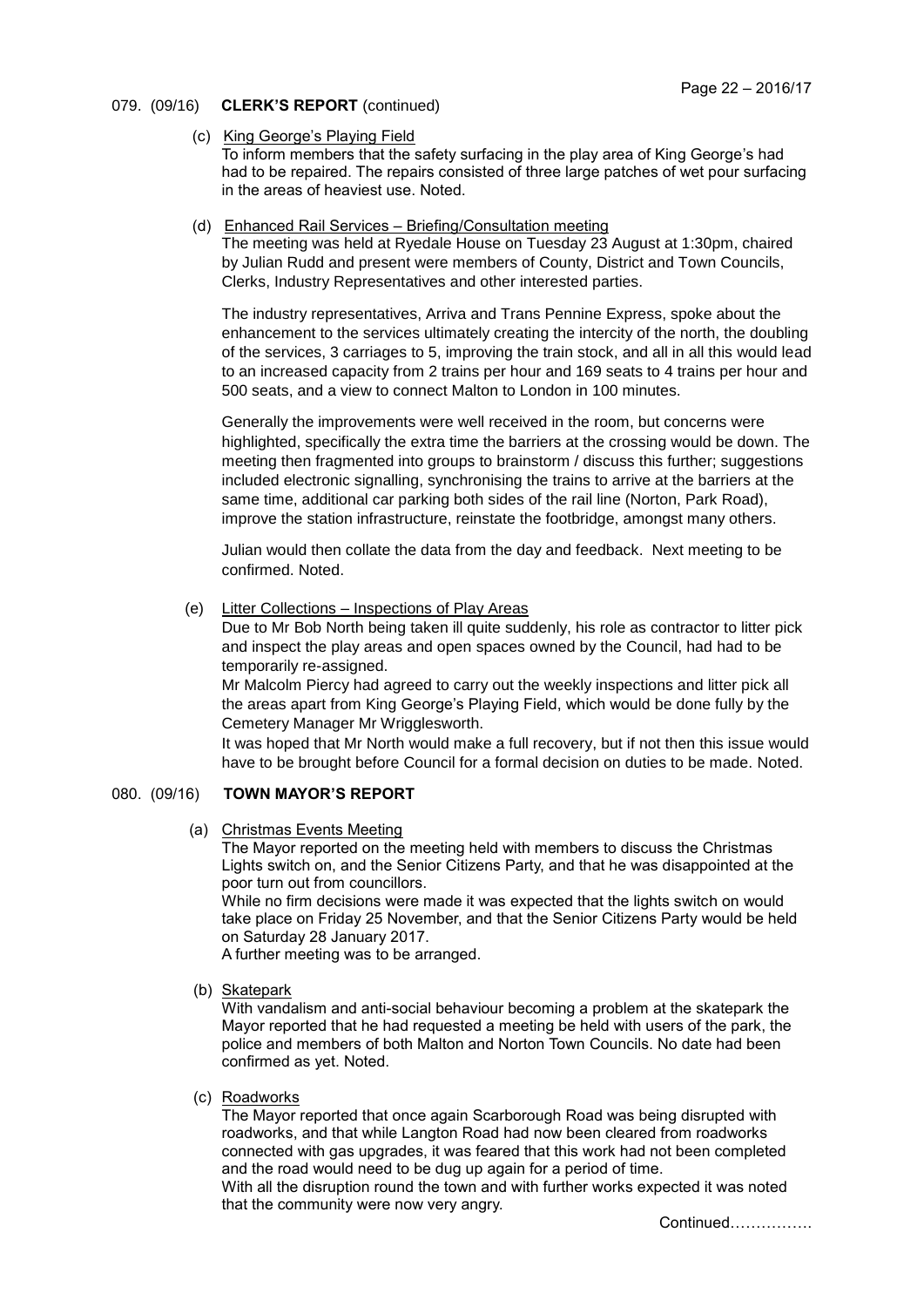#### 081. (09/16) **FINANCIAL MATTERS**

(a) Accounts paid and for payment

The Clerk reported that accounts nos. 095 to 106 inclusive, amounting to £7,416.62 had been paid since the last meeting of the Council. RESOLVED that account nos. 107 to 110 inclusive, amounting to £1,364.00 be paid. Cheques were drawn and signed accordingly.

- (b) Financial report The Clerk's financial report for the period 01.08.16 to 31.08.16 was received.
- (c) Budgetary monitoring The Clerk's report for the period ending 31 August 2016 was received.
- (d) External Audit To report completion of the External Audit for the year to 31 March 2016. The Annual Return was now available for inspection and had been published on the Town Council Web-site.

# 082. (09/16) **PLANNING MATTERS**

(a) Planning applications referred to the Town Council by Ryedale District Council, for comment and/or recommendation were dealt with as follows: -

| 16/01378/HOUSE              | Erection of a single storey extension to front elevation of existing three<br>bedroom dwelling to allow formation of additional domestic living space.<br>7 The Ridings, Norton, Malton, North Yorkshire, YO17 9AP<br>For: Mrs K Ellis<br><b>RESOLVED</b> Recommend Approval.                                                                                    |  |
|-----------------------------|------------------------------------------------------------------------------------------------------------------------------------------------------------------------------------------------------------------------------------------------------------------------------------------------------------------------------------------------------------------|--|
| 16/01379/HOUSE              | Erection of a part two storey / part single storey extension to side and rear<br>elevations.<br>17 North Road, Norton, Malton, North Yorkshire, YO17 9JR<br>For: Mr Josh Nelson<br>RESOLVED Recommend Approval.                                                                                                                                                  |  |
| 16/01443/FUL                | Change of use and alterations of The Coach House to form a 3no. bedroom<br>dwelling with an existing detached double garage, amenity space and<br>increased space for vehicles entering the site.<br>Building Adjacent to Beverley House, Scarborough Road, Norton, Malton,<br>North Yorkshire<br>For: Mr and Mrs Simmons<br><b>RESOLVED</b> Recommend Approval. |  |
| 16/01439/HOUSE              | Erection of part two storey / part first floor extension to south west elevation.<br>Paddock House, Langton Road, Norton, Malton, YO17 9PX<br>For: Mr Andrew White<br><b>RESOLVED Recommend Approval.</b>                                                                                                                                                        |  |
| 16/01480/HOUSE              | Erection of detached stable block for private use comprising of 4no. stables,<br>tack room, laundry, storage areas.<br>Welham Hall, Welham Road, Norton, Malton, YO17 9QF<br>For: The Hon Simon Howard<br>RESOLVED Recommend Approval.                                                                                                                           |  |
|                             | (b) To receive decisions notified by Ryedale District Council.                                                                                                                                                                                                                                                                                                   |  |
| Withdrawn<br>16/01161/HOUSE | Erection of a detached part two storey / part single storey double garage, and<br>storage building with first floor domestic living space following demolition of<br>existing shed                                                                                                                                                                               |  |
|                             | The Old Pottery, St Nicholas Street, Norton, Malton, YO17 9AQ<br>For: Mr Glynn Clemit                                                                                                                                                                                                                                                                            |  |
|                             | Continued                                                                                                                                                                                                                                                                                                                                                        |  |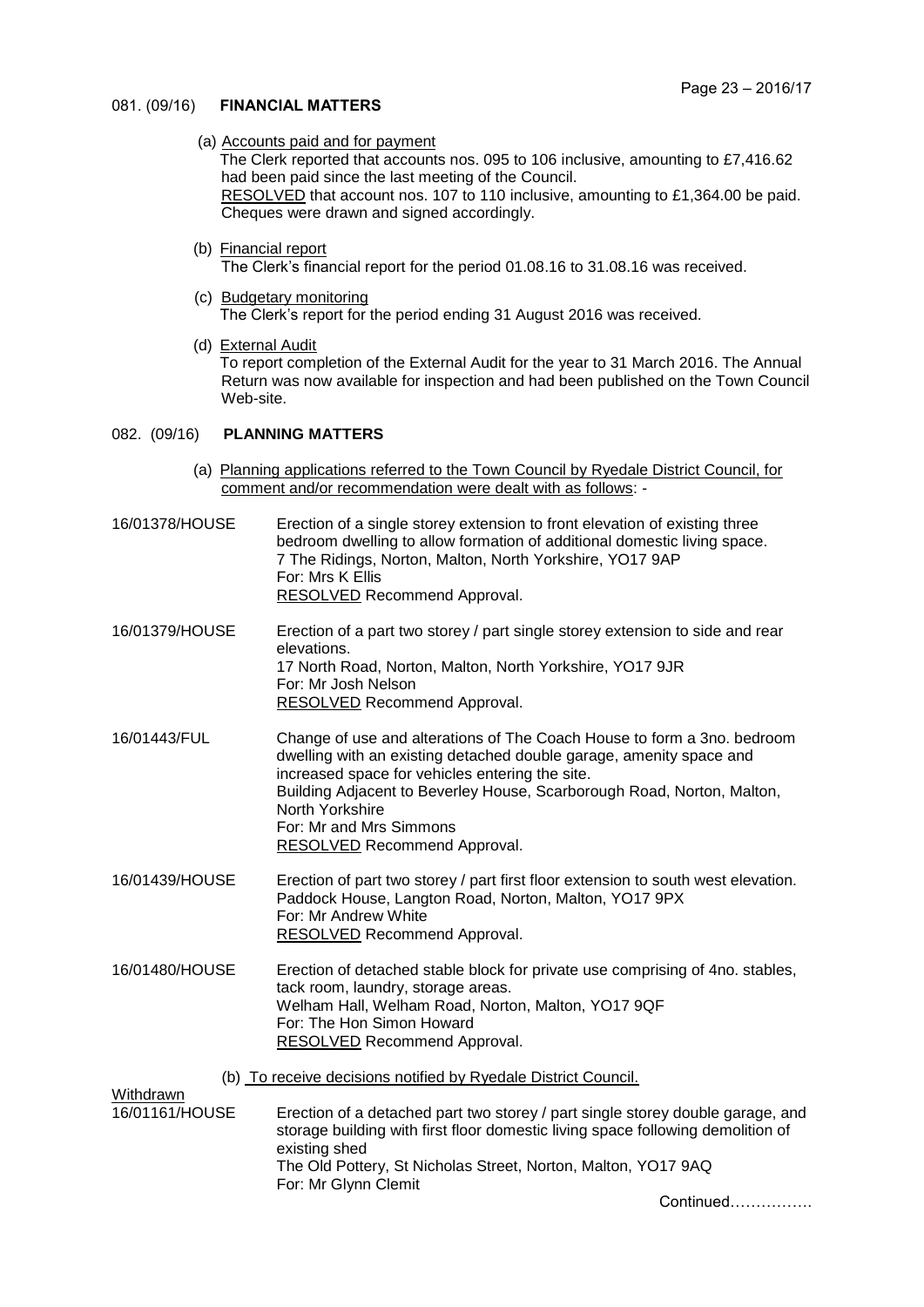# 082. (09/16) **PLANNING MATTERS** (continued)

# (b) To receive decisions notified by Ryedale District Council (continued).

Approved<br>16/01049/HOUSE Erection of two storey side extension to east elevation with linking glass canopy to south elevation 2 Millers Close, Norton, Malton, YO17 9PE For: Mr & Mrs J Hopwood

# 083. (09/16) **NEIGHBOURHOOD PLAN**

Members received a verbal report from Councillor Lloyd-Williams the Chairman of the Neighbourhood Plan steering group. He reported that the four focus groups had now completed their meetings with the Planning Consultant and that a draft Policy Intentions Document was due to be brought to the steering group once Lindsay Cowle had completed the work required on updating the Malton and Norton Conservation areas. It was hoped that the draft intentions document would be ready by early October.

Noted by members.

# 084. (09/16) **RETROSPECTIVE PERMISSION FOR GATES & ACCESS OVER COUNCIL LAND**

Members received a letter of complaint from a garage owner in response to the request for access from the property of the requester over Town Council land adjacent to the garages at Eastfield Allotments. In the main, rights of access should not be granted over Council land in any instance.

RESOLVED that the request for access over Town Council land should not be granted and that the fence and land level should be re-instated.

# 085. (09/16) **GRANTS TO VOLUNTARY ORGANISATIONS**

Councillor King had declared an interest in Ryedale Community and Leisure Centre Councillor Lloyd-Williams had declared an interest in Malton Museum Foundation. The Clerk had circulated a list of organisations that had applied for a grant together with a schedule of grants awarded over the past three years.

RESOLVED that the Council in accordance with its powers under section 137 of the Local Government Act 1972, should incur the following expenditure which in the opinion of the Council is in the interests of the area and its inhabitants and will benefit them in a manner commensurate with the expenditure:-

|           | <b>Charles Dickens (Malton) Society</b>     | £300.00   |
|-----------|---------------------------------------------|-----------|
|           | Dickens Gift to Yorkshire                   | £100.00   |
|           | (subject to receiving accounts)             |           |
|           | Homestart                                   | £300.00   |
|           | (subject to receiving accounts)             |           |
| $\bullet$ | <b>Malton Museum Foundation</b>             | £300.00   |
| $\bullet$ | Mencap                                      | £400.00   |
|           | <b>Musical Memories</b>                     | £300.00   |
| $\bullet$ | <b>Next Steps</b>                           | £1,000.00 |
|           | <b>Ryedale Book Festival</b>                | £300.00   |
|           | <b>Ryedale Community and Leisure Centre</b> | £1,000.00 |
|           | <b>Woodhams Stone Collection</b>            | £300.00   |
|           | (subject to receiving accounts)             |           |

#### 086. (09/16) **CORRESPONDENCE**

- (a) Crime Statistics for Norton and Malton For August 2016. For information. Noted.
- (b) North Yorkshire County Council Notice concerning 18 tonne restriction at Level Crossing.

Agreed that the Clerk write objecting to the limit and asking that the preferred 7.5 tonne limit be introduced. Noted.